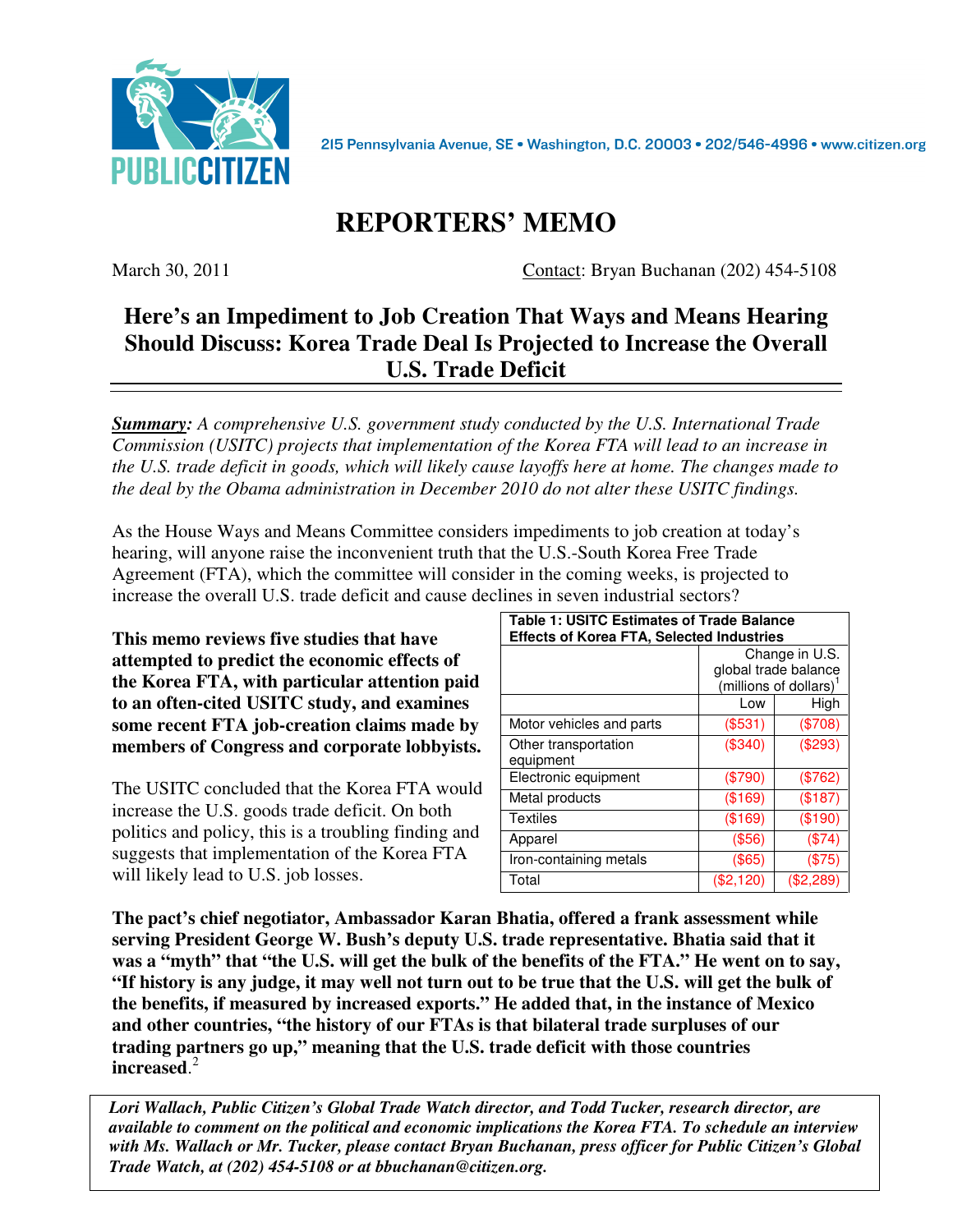South Korea is a major industrial power. The USITC predicts that U.S. imports of Korean goods will increase significantly if the FTA is implemented. U.S. export opportunities to Korea are murky. The pact was negotiated under the deadline of Fast Track termination in 2007. With literally minutes to go before losing Fast Track authority, $3$  the Bush administration agreed to allow certain Korea tariffs to remain in place for sectors in which the U.S. agreed to eliminate its tariffs immediately. Turning to U.S. imports from Korea, some goods from South Korea (including motor vehicles and industrial textiles) currently face high tariffs. This stands in contrast to goods from many developing countries that already enjoy U.S. trade preferences.<sup>4</sup> Elimination of these tariffs on Korean goods could lead to a flood of imports, thereby reducing U.S. demand for domestically produced products and causing factories to reduce production and lay off workers.

A study by the Economic Policy Institute examined the employment impacts of Korea FTA implementation. EPI examined the U.S. historical experience with major changes in bilateral trade policy – namely changes in trade flows with Mexico and China after NAFTA implementation and Chinese World Trade Organization (WTO) ascension, respectively – to determine the likely impact of the Korea FTA on trade flows and jobs.<sup>5</sup> **EPI found that implementation of the Korea FTA would boost the U.S. trade deficit with Korea by \$13.9 billion over the next seven years.<sup>6</sup> This, in turn, would cost the U.S. economy about 159,000 net jobs.**<sup>7</sup> This would be equivalent to losing 90 percent of the manufacturing jobs in Detroit.<sup>8</sup>

Public Citizen investigated the export growth record of U.S. FTAs in our report "Lies, Damn Lies and Export Statistics: How Corporate Lobbyists Distort Record of Flawed Trade Deals," available at: http://bit.ly/bx3JJn. Examining the relative export growth record to the broader set of America's 17 FTA partners, we found that U.S. exports to FTA countries have on the whole grown at less than half the pace of U.S. exports to countries with which we do not have such pacts. If the difference between the FTA and non-FTA export growth rates for goods for each year were to be put in dollar terms, the total U.S. FTA export "penalty" would be \$72 billion over the past decade.<sup>9</sup>

#### **Ways and Means Member Brady Repeats Debunked FTA Export Claims**

On his announcement of a March 17 hearing, Rep. Kevin Brady (R-Texas) said, "Since 2000, U.S. exports to the 13 countries with which the United States has implemented trade agreements have grown almost twice as fast as our worldwide exports."<sup>10</sup> This repeats similar claims floated by the U.S. Chamber of Commerce and the U.S. Trade Representative that were thoroughly debunked in our report, "Lies, Damn Lies, and Export Statistics."<sup>11</sup>

It seems Rep. Brady is engaging in the same apples-to-oranges comparison trick that we highlighted in our report (see page 18). If you take the unweighted average growth of exports to FTA partners and compare it to the weighted average growth of exports to the world from 2000- 2010, you'll get an FTA growth rate almost twice as high as the growth rate of exports to the world.<sup>12</sup> Comparing weighted and unweighted averages makes FTAs seem great for U.S. exports, but it's a false comparison.

In fact, an apples-to-apples comparison of exports to FTA partners and non-FTA partners since 2000 shows just the opposite of Rep. Brady's claims: Exports to FTA partners have grown at half the pace of exports to non-FTA partners. In inflation-adjusted and trade-weighted terms, exports to FTA partners grew at an average annual rate of only 1.5 percent from 2000-2010 while exports to non-FTA partners grew at an average annual rate of 3.8 percent during the same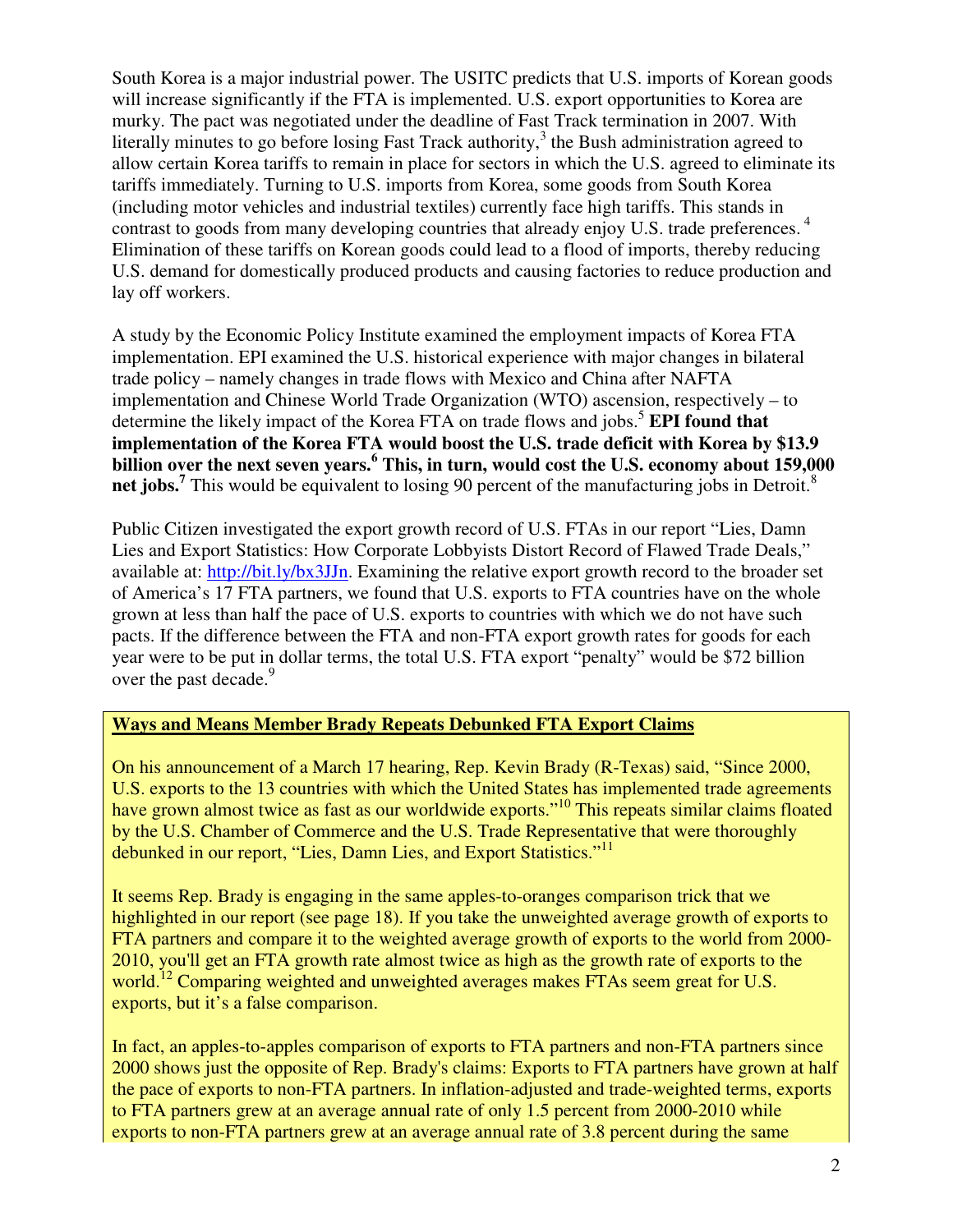period. The best way to compare the FTA and non-FTA export rates is to use a weighted measure since it weights exports by their value – and thus their importance to U.S. workers who produce the exported goods. However, as we demonstrated in our September report, it is also the case that if you slice it the other way – comparing the unweighted FTA rate against the unweighted non-FTA rate – exports to FTA partners still have grown at half the pace of exports to non-FTA partners. Thus, any way you look at it, exports to FTA partners have lagged behind exports to countries with which we do not have FTAs.

## **The USITC Korea FTA Study: A Rising U.S. Deficit with Korea FTA**

The USITC's projections of the effects of the Korea FTA are based on a complex mathematical model of the global economy (a computable general equilibrium [CGE] model). The USITC found that the Korea FTA would result in an increase in the total U.S. goods trade deficit of between \$308 million and \$416 million.<sup>13</sup> Imports are projected to increase by \$5,100-5,692 million, and exports would increase by \$4,792-\$5,276 million.

The December 2010 supplemental deal – which extended the time period for but did not eliminate the tariff phase-out for certain autos and trucks – does not alter these findings. That is because the USITC model looks at the change in trade flows when the agreement is fully implemented and tariffs are fully phased out. Given that the supplemental agreement did not alter the ultimate elimination of these tariffs, but only the timeline for these cuts, it does not alter the USITC findings. (The study did not attempt to project the effects of the agreement on overall services trade, due to insufficient data and widely shared concerns among economists about the feasibility of modeling the non-tariff regulatory changes that affect services trade.)

## **The Korea FTA's Damage To The U.S. Auto Sector**

*The USITC study showed that the (overall) U.S. deficit in autos and auto parts would increase by at least \$531 million under the Korea FTA.*

**Korean Embassy's claim:** "The ITC study predicted that the KORUS FTA would increase U.S. auto exports to Korea by 45.5 percent to 58.9 percent and auto imports from Korea by 9.1 percent to 12.0 percent."

**Facts:** Playing with percentages obscures the projected worsening of the auto trade deficit. The embassy's use of percentage gains versus the net balance or quantities of vehicles obscures the reality of the data. The USITC's prediction that exports of U.S. autos to Korea would increase by 46-59 percent seems impressive at first glance, but upon closer inspection it becomes clear that the very low starting point of U.S. exports to Korea (about 6,000 vehicles in 2009) means that this percentage increase is small potatoes that will be overwhelmed by the huge increase in Korean auto exports (at about 500,000 in 2009) to the United States projected to occur under the FTA. In the USITC study, U.S. auto exports to Korea start at only \$0.7 billion, but Korean auto exports to the United States start at \$14.5 billion. Thus, an increase in U.S. auto exports of 46-59 percent results in \$294-381 million in greater auto exports, but the increase of 9-12 percent for imports of Korean autos leads to a \$1,324-1,737 million import increase, dwarfing the U.S. exports and resulting in a net increase in the auto trade deficit with Korea of \$1,030-1,356 million. (Note that due to trade diversion effects, the USITC found that the total increase in the U.S. auto trade deficit with the world is less than the increased deficit with Korea itself.)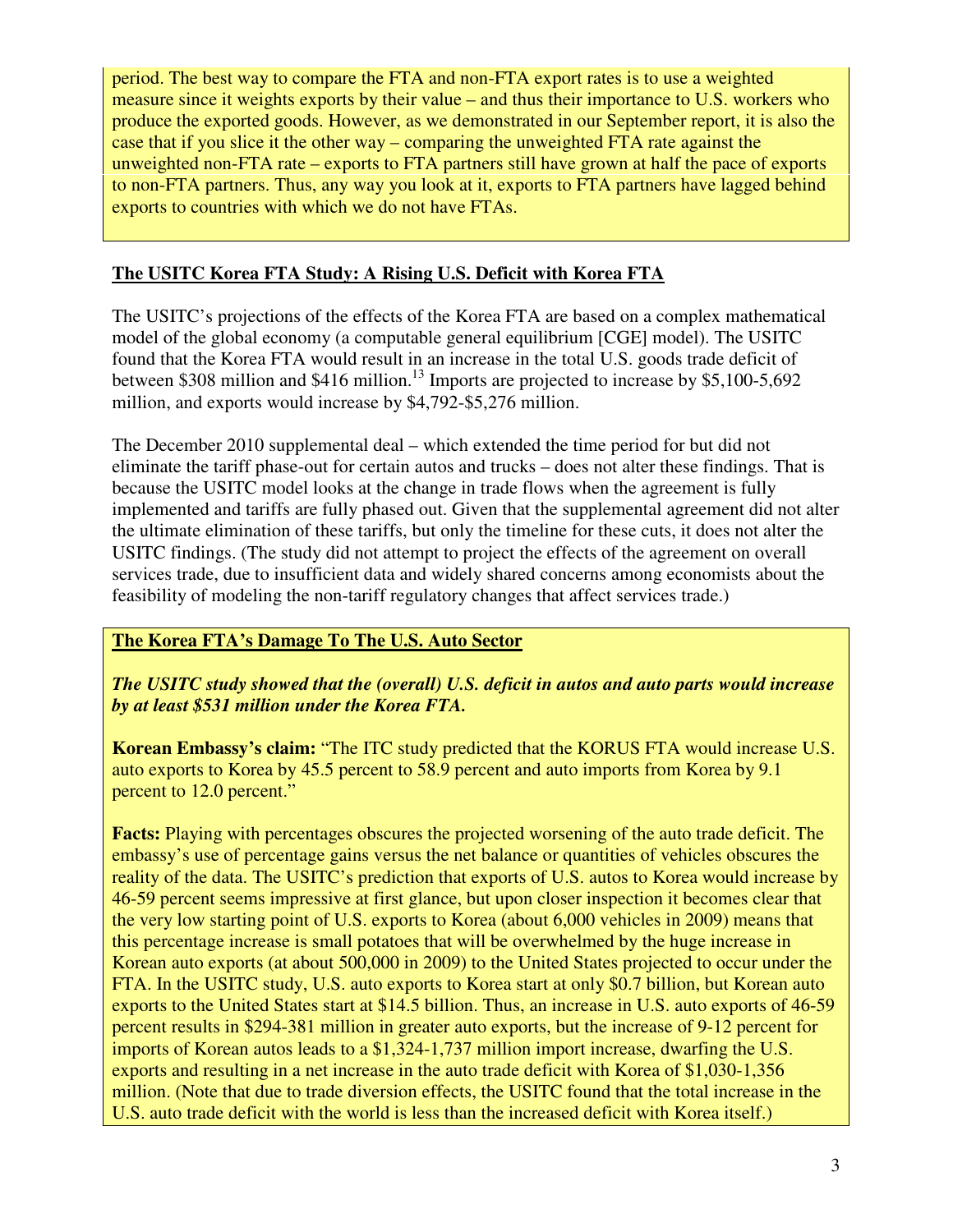#### **What Does this Mean for U.S. Jobs?**

In announcing his intentions to send the Korea FTA to Congress, President Barack Obama noted that it would "support at least 70,000 American jobs."<sup>14</sup> A fact sheet that accompanied the release said, "With the U.S. International Trade Commission (ITC) estimating that the tariff cuts alone in the U.S.-Korea trade agreement will increase exports of American goods by \$10-11 billion, advancing this agreement will secure the tens of thousands of American jobs supported by those exports."<sup>15</sup>

*"If you want a trade policy that helps employment, it has to be a policy that induces other countries to run bigger deficits or smaller surpluses. A countervailing duty on Chinese exports would be job-creating; a deal with South Korea, not." - Paul Krugman, "Trade Does Not Equal Jobs," The New York Times, Dec. 6, 2010* 

Obama's use of the term "support" is critical, as noted in a *New York Times* story, "Few New Jobs Expected Soon from Free-Trade Agreement with South Korea."<sup>16</sup> The figure Obama cites reflects the USITC's projected gains of \$10-11 billion in U.S. gross exports to Korea.<sup>17</sup> It is likely that the jobs number was then derived by multiplying the estimated gain in bilateral exports by an exports-to-jobs ratio. An April 2010 report from the

International Trade Administration estimated that every \$150,000 in U.S. exports supports one American job.<sup>18</sup> Applying this exports-to-jobs ratio to the \$10-11 billion exports figure yields an estimate of 66,667-73,333 jobs.

#### **However, this notably does not include the other side of the calculation – U.S. jobs lost to imports.**

Just as greater exports tend to support more jobs, greater imports tend to eliminate jobs – all else being equal. The 70,000 figure ignores the USITC's import estimates entirely. If we were to account for the effects of imports, use this same method of jobs calculation and consider the USITC's estimate of the effect of the Korea FTA on the U.S. global trade balance (available on Table 2.3 on page 2-14 in the USITC report), we would find that the Korea FTA would cause a net loss of U.S. jobs, since the trade deficit will increase by \$308-416 million.

The structure of the USITC's projection model does not permit the total number of workers to vary, so their report does not contain a net job loss estimate to accompany the estimate of the increased deficit.<sup>19</sup> While holding the total number of workers constant, though, the model does permit the movement of workers from one sector of the economy to another, so it can be useful in illustrating the types of jobs that may be lost with a Korea FTA.

The USITC study indicates that jobs may be lost in many high-wage industries, including auto manufacturing and electronics manufacturing. **Interestingly, the USITC predicted that, were the Korea FTA implemented, there would be an absolute decline in the total value of exports in some manufacturing sectors, including electronic equipment, other transportation equipment and iron-containing metals, not just a worsening of the balance.**  For example, total U.S. exports of electronic equipment are expected to decline by \$293-381 million due to the Korea FTA implementation.<sup>20</sup> This is a particularly troubling development, since high-tech jobs are often touted as being the "jobs of the future."

Average hourly earnings in the electronic equipment manufacturing industry, projected to lose a significant number of jobs, were \$30.38 in 2008. This was 40.5 percent greater than the average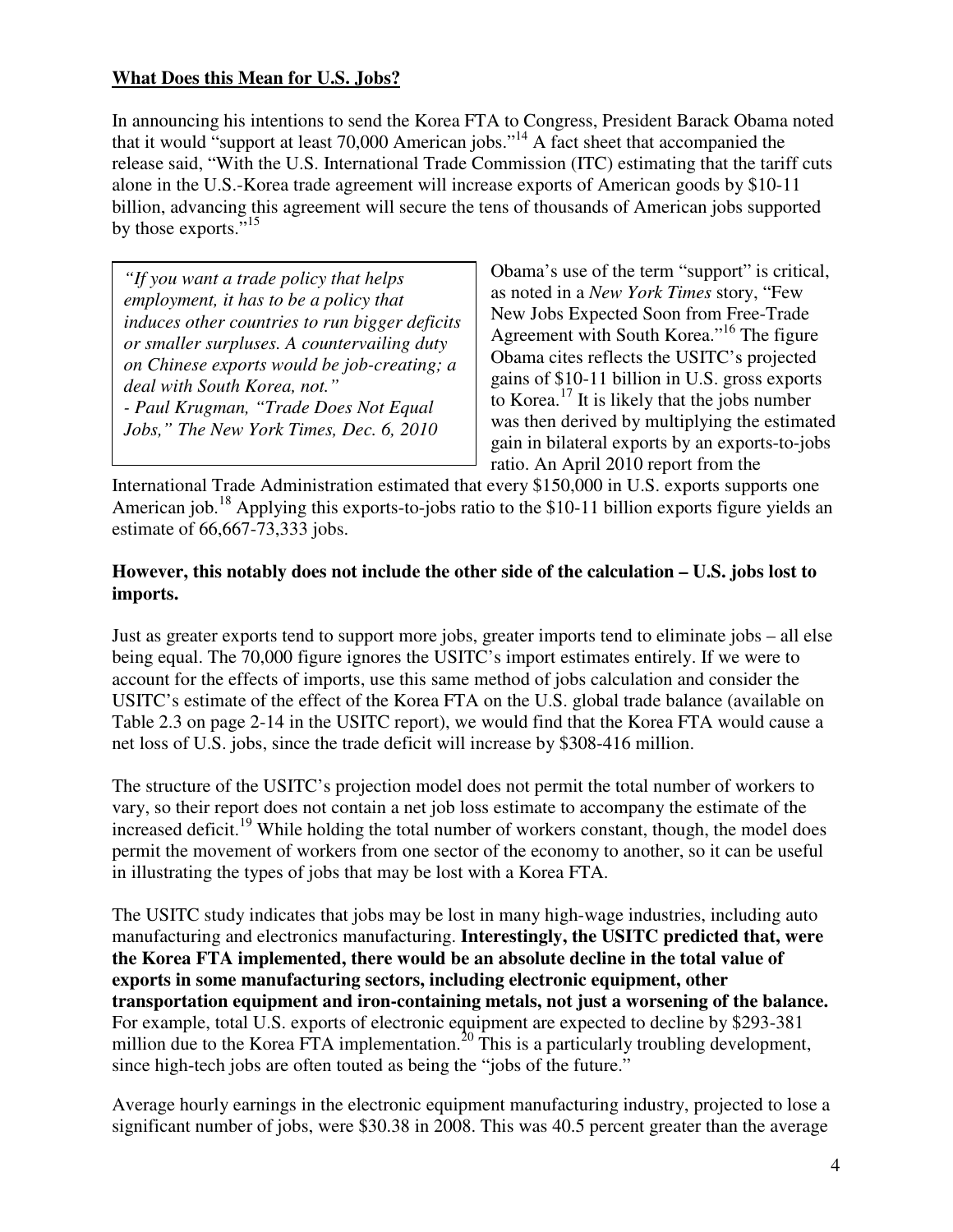hourly earnings of all workers employed in the private sector. The USITC study shows what would drive declines in employment in these industries: Large rises in the trade deficit in these sectors are projected under the Korea FTA, totaling up to \$1.8 billion for motor vehicles/parts, other transportation equipment and electronic equipment.

The USITC projected that the workers shed by these high-paying industries would be absorbed by other industries – principally low-paying industries such as meat processing, which are expected to export more goods under the Korea FTA. Workers in the meat production industry are very poorly paid. Their average hourly earnings are only \$13.69, which is 36.7 percent less than the average hourly earnings of all workers employed in the private sector.<sup>21</sup> (Notably, 80) percent of the top 10 states with the highest concentration of meat processing jobs as a share of total jobs have been given a Republican-leaning Partisan Voting Index score by the Cook Political Report, ranging from  $R+4$  to  $R+13.<sup>22</sup>$  This makes it unlikely that Democrats will be able to politically capitalize on any job creation in the meat-processing sector.)

**The unfavorable employment effects of the Korea FTA projected by the USITC model can be thought of as the** *minimum* **level of employment displacement and trade deficit increase (and related employment displacement) that the Korea FTA might bring about, given that past USITC projections have been overly optimistic.** For example, a 1999 USITC study using roughly the same model estimated that China's tariff offer for WTO ascension would increase the U.S. trade deficit with China by only \$1 billion dollars.<sup>23</sup> In reality, the trade deficit with China skyrocketed by \$167 billion between 2001 and  $2008.<sup>24</sup>$  Although China's WTO ascension alone (and the favorable trade treatment that came with it) likely did not cause the entirety of the huge rise in the trade deficit with China, it almost certainly contributed more than \$1 billion dollars to the rise in the deficit.

The table on page 1 of this memo displays the USITC's estimates of the trade balance impact upon a few sectors of the U.S. economy where it projects the Korea FTA will cause deficits: motor vehicles, electronic equipment, "other transportation equipment," iron, metal products, textiles and apparel. The USITC developed ranges for the statistically likely effects of the FTA, which are labeled in the Table 1 as "low" and "high" estimates.

**By identifying the location of businesses in these vulnerable sectors, it is possible to determine which U.S. states are most at risk for Korea FTA-related job loss.<sup>25</sup>** Interestingly, many of these are swing states that Obama must capture to win re-election.

- For the auto sector, the top five states that would face Korea FTA job loss threats are: Michigan, Indiana, Ohio, Kentucky and California.
- For the other transportation equipment sector, the top five states that would face Korea FTA job loss threats are: California, Texas, Florida, Georgia and Connecticut.
- For the electronic equipment sector, the top states that would face Korea FTA job loss threats are: California, Texas, New York, Illinois and Massachusetts.
- For the metal products sector, the top five states that would face Korea FTA job loss threats are: California, Texas, Pennsylvania, Michigan and Illinois.
- For the textiles sector, the top five states that would face Korea FTA job loss threats are: North Carolina, Georgia, California, South Carolina and Alabama.
- For the apparel sector, the top states that would face Korea FTA job loss threats: California, New York, Kentucky, Texas and Pennsylvania.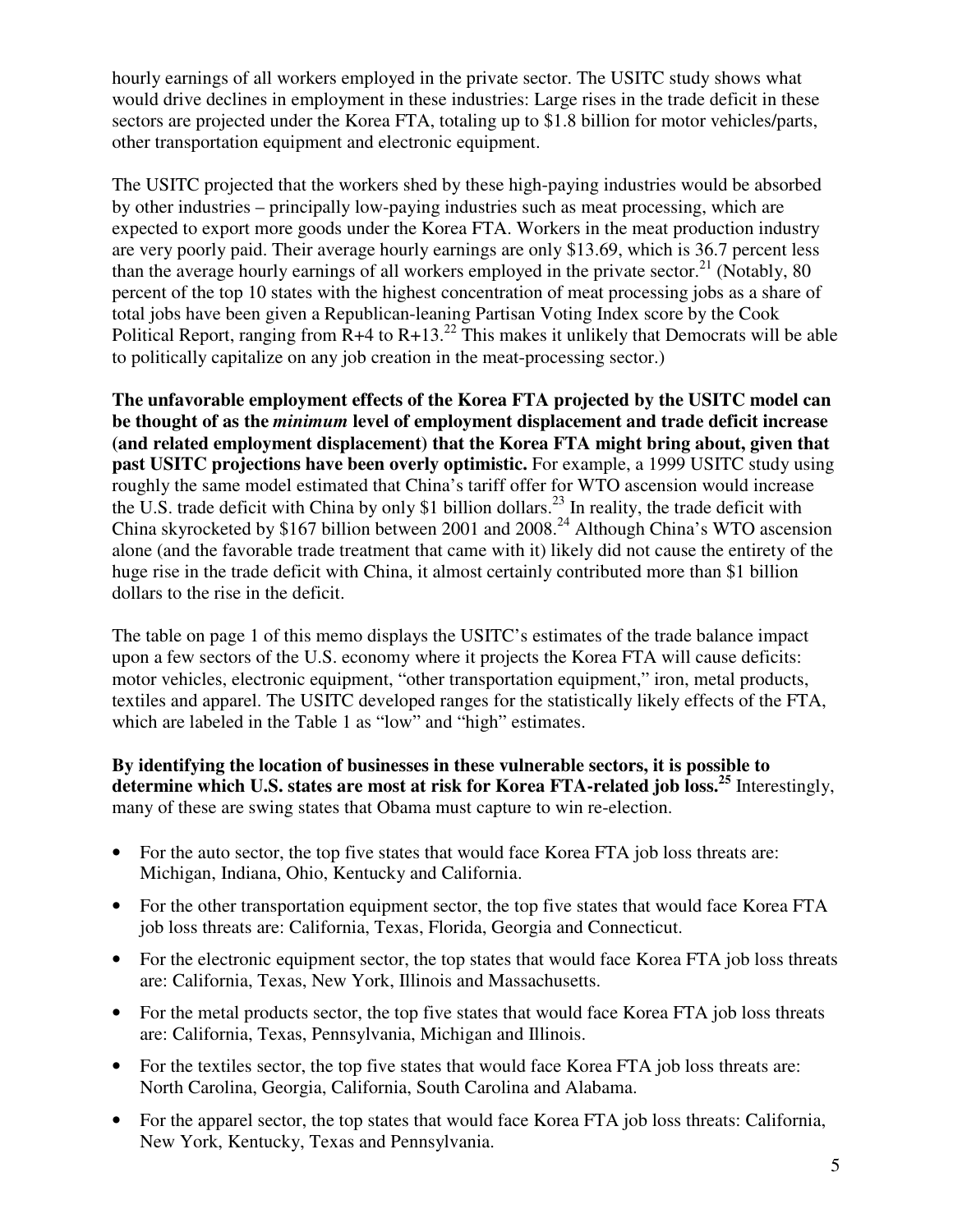• For the iron-containing metals sector, the top states that would face Korea FTA job loss threats are: Pennsylvania, Ohio, Texas, Michigan and Illinois.

The auto manufacturing industry may lose a significant number of workers due to the FTA**. Indeed, the Korea Automobile Manufacturing Association (KAMA) celebrated the December 2010 supplemental deal in the following terms: "The deal wiped off uncertainties in the world's largest automobile market and is forecast to drive up South Korean automakers' market share in the U.S. ... Small and mid-size auto parts makers will also benefit from the elimination of tariffs."<sup>26</sup>** 

The USITC study projected that once tariffs are phased out, the sizable bilateral trade deficit with Korea in autos and auto parts (Korean sent 500,000 autos here in 2010 while the U.S. exported fewer than 6,000 to Korea<sup>27</sup>) would increase by as much as \$1.3 billion.<sup>28</sup> To try to expand U.S. auto exports to Korea, the supplemental negotiations concluded in December 2010 included a four-year waiver of Korean auto fuel efficiency and emission standards for U.S. imports as well as a waiver of Korean auto safety standards for a high number of U.S. imports. Other Korean policies identified by the industry and United Auto Workers as posing significant non-tariff barriers to entry were not waived.

And, the low 35 percent domestic content rule for vehicles to obtain duty-free treatment was not altered, meaning Korean assembled vehicles containing 65 percent Chinese and other inputs would gain duty-free entry into the U.S. market. (Korea's FTA with the European Union requires 55 percent domestic content to obtain favorable tariff treatment.) The elimination of U.S. auto and truck tariffs and the low rule of origin requirements raise the question of whether Korean auto firms now producing cars in the United States would continue their operations. The average hourly earnings of American workers in the auto industry was \$23.61 in 2008, 9.2 percent higher than the average hourly earnings of all workers employed in the private sector  $(\$21.62)$ .<sup>29</sup> According to the U.S. Bureau of Labor Statistics (BLS), total hourly compensation per worker, which includes both wages and benefits, was \$36.35 for American workers in the auto sector and \$23.30 for Korean workers in the auto sector in 2007, so compensation for American auto workers is about 56 percent higher. $30$ 

#### **Confusion about the Seemingly Conflicting USITC Finding on the Korea FTA**

Given that the fundamental question is what the FTA would mean for America's trade balance and thus jobs, it is worth understanding the seemingly conflicting data in the USITC report. At first glance the USITC study seems to suggest that the U.S. trade balance in goods (also known as merchandise) would improve by \$3.3-4 billion because this is the projected change in the bilateral trade balance with Korea. However, due to the way that bilateral trade agreements affect global trade flows, the Korea FTA's results for overall U.S. trade balance in goods are dramatically different from the change in the bilateral balance with Korea.

Chapter 2 of the USITC report explains: "The last row in table 2.3 reports the simulated changes in total U.S. trade in sectors analyzed in this simulation. Total U.S. exports of these commodities is expected to be higher by \$4.8–5.3 billion, and total imports of commodities in this analysis is expected to be higher by \$5.1–5.7 billion."<sup>31</sup> Subtracting the import figures from the exports figures reveal that the USITC study predicts the total U.S. trade deficit in goods will increase by between \$0.3 billion and \$0.5 billion. This finding in sum is that the effect of *trade diversion* on U.S. exports is greater than the effect on U.S. imports, so the U.S. trade balance with the world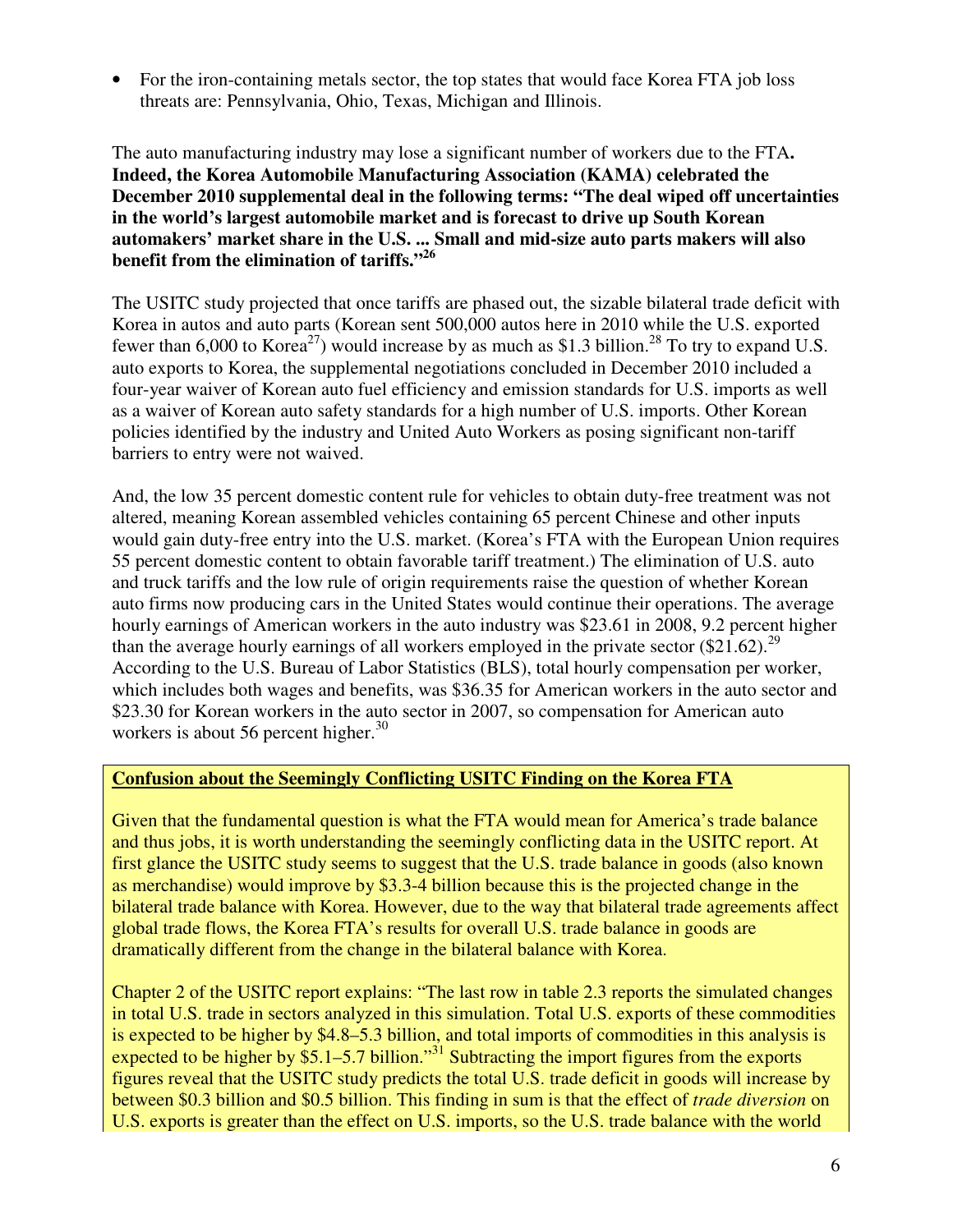(including Korea) would worsen after the FTA went into effect, but the balance with Korea alone improves. The bottom line USITC finding contradicts Obama's stated purpose for passing the FTA – to promote his goal of doubling exports to create two million U.S. jobs.

#### **Losing Ground Against Export Competitors** *With* **the FTA**

**Administration claim**: "America used to be Korea's biggest trading partner. But since 2003, we have fallen to fourth place – behind China, Japan and the European Union. In just over a decade, our share of Korea's import market for goods has fallen from 21 percent to just 9 percent – a smaller share than the European Union, which is preparing to secure more of the Korean market by implementing its own free trade agreement next summer. During that same period China's market share increased from 7 percent to 18 percent. The U.S.-Korea trade agreement will help American companies and American workers regain a strong hand in the Korean marketplace, making sure that more of the goods and services sold there are made in America – not somewhere else. Those benefits will be in jeopardy if we do nothing while Korea moves forward on agreements with the EU, Australia, and others."<sup>32</sup>

**Fact**: The USITC finds that a lot of the impact of the FTA would simply be product shifting: U.S. exports that used to go to Europe or China would be redirected to Korea. This provides no additional benefit to U.S. workers, but can serve on a superficial level to boost the apparent gains from the FTA. Moreover, the rules of origin in the FTA would disproportionately benefit countries that are not signatories to the agreement, such as China and the countries of the European Union. In the auto sector, for instance, as much as two-thirds of the inputs can come from these other countries, and then be incorporated into a final product in South Korea and gain the same benefits as if it were *wholly made* in South Korea. Europe, in contrast, got a much better deal with its EU-Korea trade deal, which requires more than half the value of the auto parts to come from the EU or Korea to qualify for EU-Korea FTA benefits.

In sum, the Obama administration partially adopts a fair trade rhetoric by talking about competiveness with other trading partners. What it fails to mention is that the benefits of the U.S.-Korea deal it negotiated will go largely to Europe, China and other countries – the countries we supposedly are trying to outcompete.

#### **Other Studies On Korea FTA Economic Effects are Questionable**

There are other studies on the Korea FTA's possible economic outcomes, but they make questionable assumptions and/or do not explain their methodology fully. They thus are best ignored. For example, a 60-page study commissioned by the Korea Economic Institute accounts for a range of issues that other models do not account for, but also relies on the unrealistic assumption that "trade remains balanced for each country or region, that is, any initial trade imbalance remains constant as trade barriers are changed."<sup>33</sup> Hence, under the assumptions of the model, no matter how tariff levels between countries change, the U.S. global trade balance would stay constant.

To give another example, a 2009 study commissioned by the U.S. Chamber of Commerce that predicts large gains in U.S. jobs from the FTA is generally vague in its explanation of its methodology.<sup>34</sup> More concerning, though, is that nowhere does the report give an estimate of the increase in U.S. imports due to the FTA. At a minimum, any study that claims to predict the effects of a trade agreement upon the U.S. economy should deal with both sides of trade –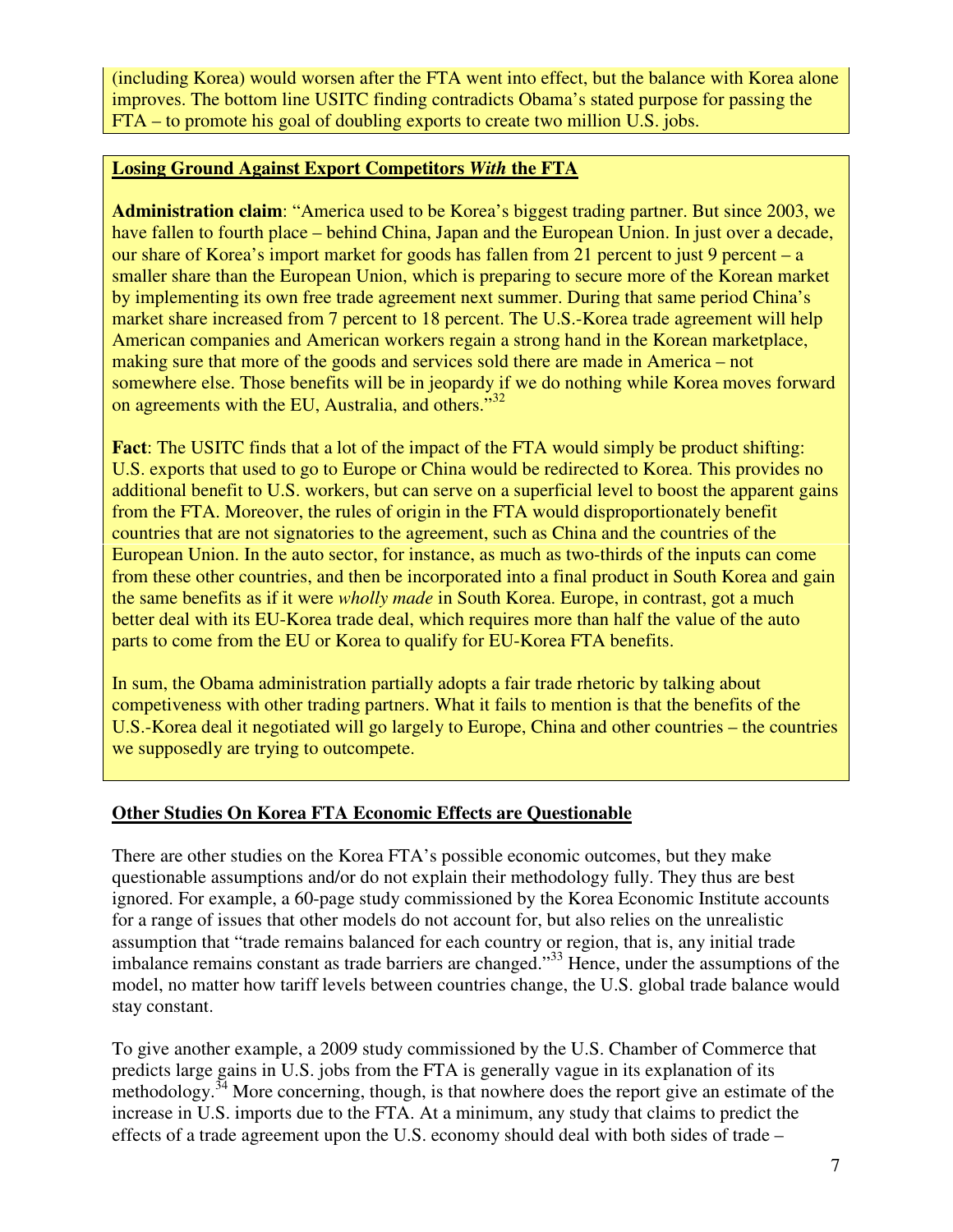exports *and* imports. Given that the study doesn't even report *any* estimates of an effect on imports, it is not clear whether the study accounted for the effects of rising imports at all. Indeed, failing to account for the effects of increased imports would go a long way toward explaining how the study came up with the unreasonably large number of jobs that the Korea FTA would supposedly create.

A 2006 study on a potential Korea FTA from the Peterson Institute for Institutional Economics fails to even report its projected changes in trade flows due to an FTA, so the study's results on effects upon the U.S. trade deficit are unknown.<sup>35</sup> Since the study was carried out before the release of the text of the FTA, it studied two scenarios – one in which rice tariffs were eliminated and one in which they were left unchanged. Rice tariffs *are* left unchanged in the final text of the Korea FTA.<sup>36</sup> The results of the model with unchanged rice tariffs predict that the U.S. would gain \$6.3 billion in welfare in the medium term.<sup>37</sup> However, it predicts that most manufacturing sectors would see significant declines in output, including a 0.3 percent decline in U.S. motor vehicle output and a 0.5 percent decline in the output of electronic equipment.<sup>38</sup> It also projects that the wages of unskilled workers in the United States would change by less than 0.05 percent (the percent change in wage is rounded to 0.0 in the table) and the wages of skilled workers would decline by  $0.1$  percent.<sup>39</sup>

#### **Conclusion**

In summary, an independent government study suggests that the implementation of the Korea FTA would lead to an increase in the U.S. trade deficit in goods, which would likely cause layoffs here at home. Members of Congress will face severe political liability back home if they vote for a NAFTA-style trade deal that is expected to kill jobs at a time of sky high unemployment.

#### **ENDNOTES**

 $\overline{a}$ 

<sup>10</sup> http://waysandmeans.house.gov/News/DocumentSingle.aspx?DocumentID=228798

<sup>&</sup>lt;sup>1</sup> U.S. International Trade Commission. "U.S.-Korea Free Trade Agreement: Potential Economy-wide and Selected Sectoral Effects." USITC Publication 3949. September 2007, Corrected printing March 2010, at 2-14, Table 2.3.

<sup>&</sup>lt;sup>2</sup> Remarks by Ambassador Karan Bhatia (Deputy U.S. Trade Representative) at Yonsei University, October 24,

<sup>2006,</sup> Available at: http://ustraderep.gov/assets/Document\_Library/Transcripts/2006/October/asset\_upload\_file496\_9901.pdf <sup>3</sup> For more background on "Fast Track," see Todd Tucker and Lori Wallach, *The Rise and Fall of Fast Track Trade Authority*, (Washington, D.C.: Public Citizen, 2009). Available at: http://www.fasttrackhistory.org/

<sup>&</sup>lt;sup>4</sup> In 2008, imports of Korean goods into the United States faced a trade-weighted average tariff of 1.50 percent. Goods from Colombia and Panama, potential FTA partners, faced trade-weighted average tariffs of 0.95 and 0.56, respectively. World Trade Organization, "Tariff Analysis Online," June 2010 version, Available at: http://tariffanalysis.wto.org/

<sup>&</sup>lt;sup>5</sup> Robert E. Scott, "Trade Policy and Job Loss," Economic Policy Institute, Working Paper #289, Feb. 25, 2010, Available at: http://www.epi.org/publications/entry/trade\_policy\_and\_job\_loss/

<sup>&</sup>lt;sup>6</sup> Robert E. Scott, "Trade Policy and Job Loss," Economic Policy Institute, Working Paper #289, Feb. 25, 2010, Available at: http://www.epi.org/publications/entry/trade\_policy\_and\_job\_loss/, at 9, Table 4.

<sup>&</sup>lt;sup>7</sup> Robert E. Scott, "Trade Policy and Job Loss," Economic Policy Institute, Working Paper #289, Feb. 25, 2010, Available at: http://www.epi.org/publications/entry/trade\_policy\_and\_job\_loss/, at 10, Table 5.

<sup>8</sup> See page 10 of http://www.bls.gov/sae/eetables/sae\_annavg109.pdf

<sup>&</sup>lt;sup>9</sup> Travis McArthur and Todd Tucker, "Lies, Damn Lies and Export Statistics: How Corporate Lobbyists Distort the Record of Flawed Trade Deals," Public Citizen, September 2010, Table 5, at 26. Available at: http://bit.ly/bx3JJn

<sup>11</sup> http://www.citizen.org/Page.aspx?pid=4398

 $12$  Since Rep. Brady says "worldwide" exports, here exports to FTA partners are not subtracted out from exports to the world to get the non-FTA export growth rate. Also, Rep. Brady speaks of 13 U.S. FTA partners, but there are 17 FTA partners and all 17 were included in the calculations here. Finally, these numbers are not adjusted for inflation because the unweighted FTA export growth rate would actually be more than twice the weighted worldwide export growth rate if the data was adjusted for inflation, which would be inconsistent with Brady's claims.

<sup>&</sup>lt;sup>13</sup> U.S. International Trade Commission. "U.S.-Korea Free Trade Agreement: Potential Economy-wide and Selected Sectoral Effects." USITC Publication 3949. September 2007, Corrected printing March 2010, at 2-14, Table 2.3, Available at: http://www.usitc.gov/publications/332/pub3949.pdf